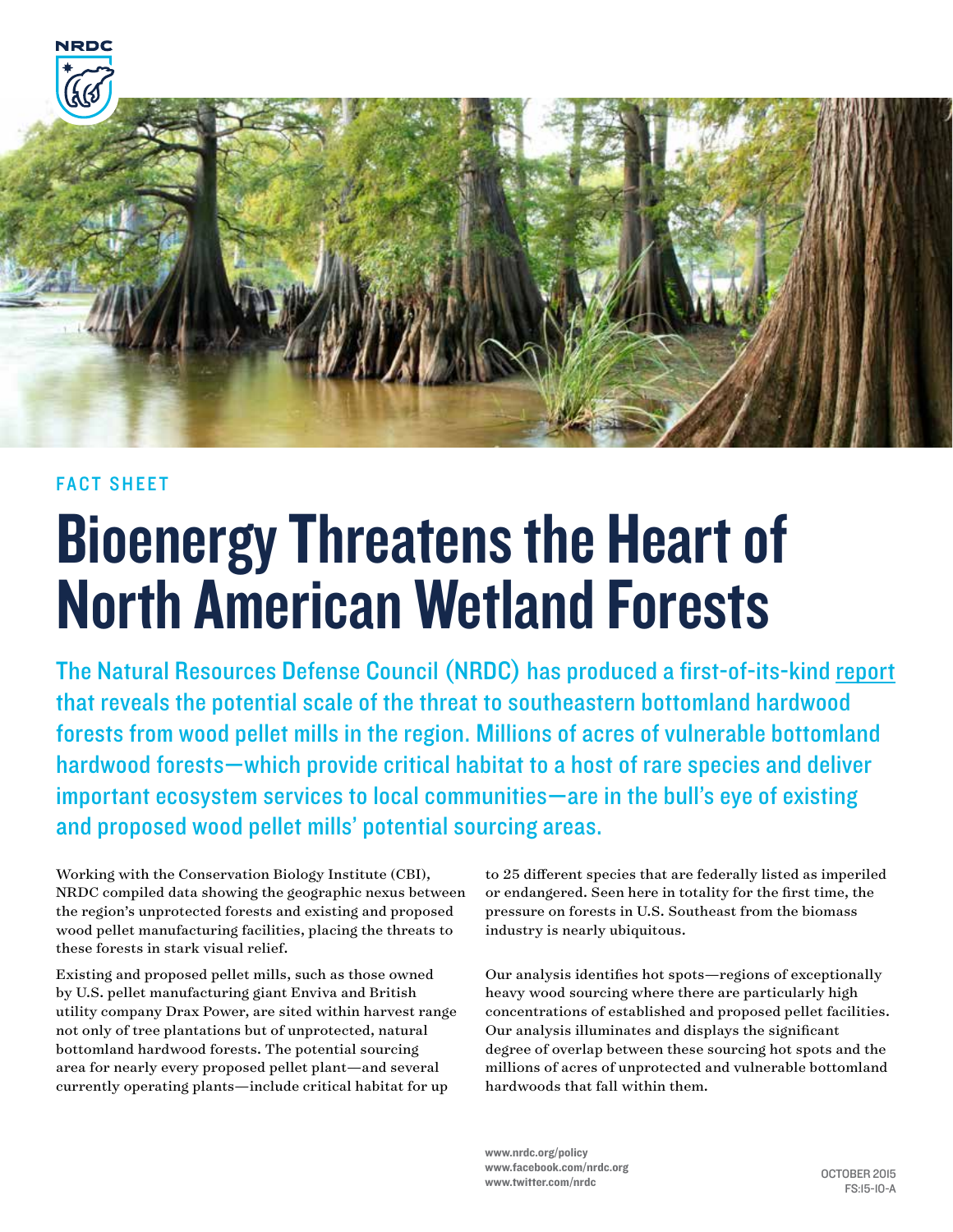- In Hot Spot 1, the Virginia–North Carolina border, approximately 1.63 million acres of unprotected wetland forests fall within the assumed 75-mile sourcing radius of pellet facilities.
- <sup>n</sup> In Hot Spot 2, southeastern Georgia, some 5.06 million acres of unprotected wetland forests fall within the assumed 75-mile sourcing radius.
- In Hot Spot 3, the Alabama–Mississippi border, approximately 4.19 million acres of unprotected wetland forests fall within the assumed 75-mile sourcing radius.
- n And in an emerging hot spot, Louisiana, about 4.1 million acres of unprotected wetland forests fall within the assumed 75-mile sourcing area of pellet facilities.

Only 10 percent of all bottomland hardwood forest in the Southeast is fully protected from commercial logging.<sup>1</sup> The pressure to log them is mounting: wood pellet exports from the United State doubled from 1.6 million tons in 2012 to 3.2 million tons in 2013. They increased again by nearly 40 percent from 2013 to 2014 and are expected to reach 5.7 million tons in 2015.2

#### OVERVIEW OF THE SOUTHEAST'S BIODIVERSE AND UNIQUE FORESTS

Some of the most biologically rich forests in North America can be found in areas adjacent to streams and rivers in the southern United States.<sup>3</sup> These wetland forests, also known as bottomland hardwood forests, are composed of a mixed canopy of trees, such as towering bald cypress and swamp tupelo, red maple, green ash, American elm, and black gum, as well as numerous species of oak trees that can live for hundreds of years and are considered integral to river and coastal wetland systems.

Nearly all of the region's bottomland hardwood forests have been impacted ever since European settlement began. Large areas were, and continue to be, drained and converted to agriculture and pine plantations, or were devoured by urban development. It has been estimated that only around 20 percent of all pre-settlement bottomland hardwood forests remain today.<sup>4</sup>

For these remaining bottomland hardwood forests, successive waves of logging over many decades have razed one forest after another, with slow recovery in between.

As a result, what some call "old growth" forests in the region may be only 80 years old. Rare and precious, these mature forests are the heart of the region's natural ecosystem, supporting globally outstanding biodiversity and unique natural communities and providing a host of vital ecosystem services to the people of the region. They help filter and clean drinking water, protecting the health of an increasingly strained freshwater supply for the region's growing population, and they reduce or prevent periodic damaging floods by creating areas to hold floodwater. They form and protect productive soils, and they capture carbon dioxide from the atmosphere, thus making a critical contribution to tackling climate change. In addition, they provide critical habitat that supports thousands of species, some of which are imperiled or on the brink of extinction. These include numerous songbirds, Louisiana black bears, endangered bats and butterflies, and even rare varieties of synchronous fireflies, about which researchers are still learning.<sup>5,6,7</sup>

According to the most recent forest data managed by the USDA Forest Service Forest Inventory and Analysis (FIA) program, there are slightly more than 24 million acres of bottomland hardwood forests in the southeastern United States, but only 3 million acres (12 percent) more than 80 years old, the approximate age at which a forest of this type is considered mature. Broken down by state, Table 1 lists total acres of bottomland hardwood forests and the proportion of "old acres."

A common misconception is that forestry in the U.S. is strictly regulated to ensure responsible harvesting and safeguarding of sensitive ecosystems. In reality, only 10 percent of all bottomland hardwood forest in the Southeast is fully protected from commercial logging.<sup>8</sup> Forestry on private land in the Southeast—which constitutes more than 80 percent of forests in the region—is conducted with few restrictions and little oversight. Practices such as largescale clearcutting, old-growth logging, wetland logging, and the conversion of natural forests to plantations are mostly unregulated and are often practiced in sensitive habitats with little protection for species. In addition to the weak legal and regulatory environment in the region, very few forest acres are certified by any sustainability regime, and there is disproportionate reliance on the least rigorous certification systems.9

| Table I. Total acres of bottomland hardwood forests, and proportion more than 80 years old, by state |                    |                  |                    |  |
|------------------------------------------------------------------------------------------------------|--------------------|------------------|--------------------|--|
| <b>State</b>                                                                                         | <b>Total Acres</b> | <b>Old Acres</b> | <b>Percent Old</b> |  |
| Alabama                                                                                              | 2,670,224          | 139,201          | 5.21%              |  |
| Florida                                                                                              | 3,599,146          | 909,517          | 25.27%             |  |
| Georgia                                                                                              | 3,770,688          | 405,208          | 10.75%             |  |
| Louisiana                                                                                            | 4,991,000          | 507,393          | 10.17%             |  |
| Mississippi                                                                                          | 3,723,746          | 117,005          | $3.14\%$           |  |
| North Carolina                                                                                       | 2,349,710          | 354,092          | 15.07%             |  |
| South Carolina                                                                                       | 2,417,638          | 327,088          | $13.53\%$          |  |
| Virginia                                                                                             | 749,927            | 133,510          | 17.80%             |  |

*Source:* USDA Forest Service FIA, October 2014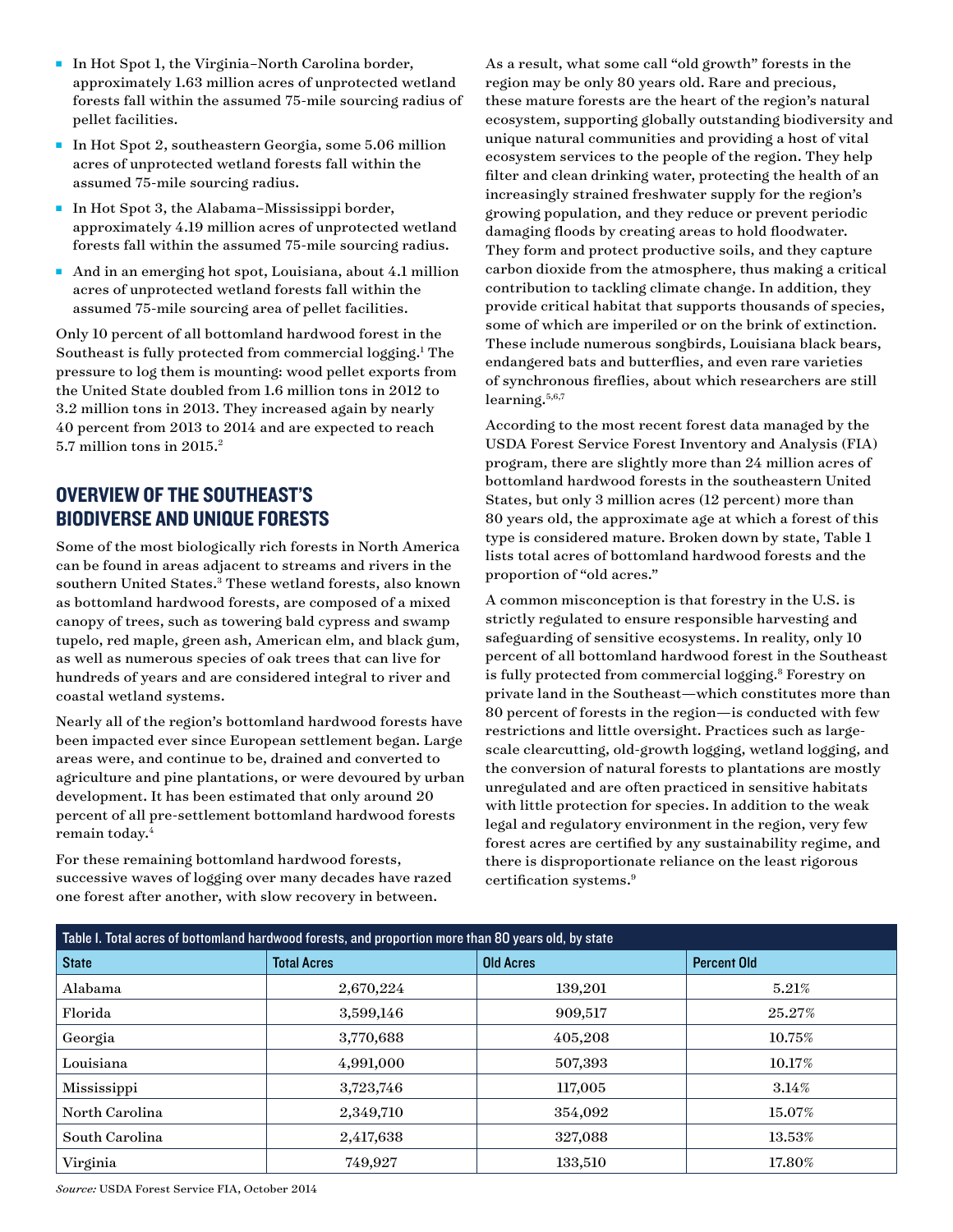#### THE EMERGING BIOMASS THREAT

Unfortunately, energy markets are now driving a new and frenzied demand for trees from the region. The epicenter of this new market demand is Europe, where power companies are seeking alternatives to coal and other fossil fuels and increasingly turning to wood to fuel their power plants. Many of Europe's forests are highly regulated, so European power companies have had to look abroad to source wood fuel, turning to the largely unregulated forests of the American South for fresh supplies. Together, eight states in the southeastern United States—Alabama, Florida, Georgia, Louisiana, Mississippi, North Carolina, South Carolina, and Virginia—now make up the top exporting region for wood pellets to the European Union. The United Kingdom, the Netherlands, and Belgium are the top importers.<sup>10</sup>

Wood pellet exports from the United States doubled from 1.6 million tons in 2012 to 3.2 million tons in 2013. They increased again by nearly 40 percent from 2013 to 2014 and are expected to reach 5.7 million tons in 2015. Wood pellet manufacturing in the region is expected to further skyrocket, with production estimates as high as 70 million metric tons by  $2020$ .<sup>11</sup>

To manufacture wood pellets, mills in the Southeast cart in truckload after truckload of raw material harvested from the region's forests to their facilities, where they compress sawdust or ground-up whole trees and other large forest residuals into uniform pellets. These pellets are then loaded onto ships and transported across the Atlantic Ocean to be burned in European power stations.

Wood pellet manufacturers and their major customers claim that pellets from these mills are composed entirely of sawdust and other mill residues, tree trimmings, and diseased or "problem" trees not suitable as timber.<sup>12</sup> However, studies have concluded that logging residuals alone are unlikely to meet biomass fuel market demands and that healthy, whole trees (e.g., pulpwood) will be needed.13 Our research, along with the research of other organizations, shows that the harvest of whole trees is already taking place—and not only from plantations.<sup>14,15</sup>

Millions of acres of the remaining unprotected bottomland hardwood forests are the bull's-eyes of existing and proposed wood pellet mills' potential target sourcing areas. There are a total of 51 operating or proposed pellet mills in the region, and our analysis illuminates both the places where there are particularly high concentrations of facilities (the Virginia–North Carolina border, southeastern Georgia, and along the Alabama–Mississippi border) as well as the acres of vulnerable bottomland hardwoods in their sourcing areas. As new wood pellet mills start up, their potential sourcing areas may overlap with the assumed sourcing areas of existing facilities to create what we refer to as hot spots—areas of heavy wood sourcing. These are indicated by red and peach colors on Maps 1A and 1B below. While a single high-production fuel pellet facility may significantly impact a bottomland hardwood forest, the potential damage is intensified if multiple facilities are sourcing from the same geographic area.

Maps 1A and 1B. Intensity of assumed sourcing from currently operating pellet processing facilities (A) and from current plus proposed facilities (B) in the southeastern United States (B). (Operating Enviva facilities are outlined in red; proposed Enviva facilities in yellow; and proposed Drax facilities in black; Source: Southern Environmental Law Center, 2014). Green polygons are those watersheds containing >3,000 acres of woody wetlands. Source: Conservation Biology Institute. See Appendix A for details.

To illustrate the threat these facilities pose to these valuable ecosystems, hot spots of pellet industry expansion and overlap were overlaid with spatial datasets that show where  $\frac{1}{2}$ the remaining bottomland hardwood forests are located. $^{\rm 16}$ Growth is explosive in these locations now, without checks on the industry, so hot spots are almost certain to grow, and new hot spots will likely emerge in the coming years. The focus on these three regions does not discount the need for further attention to all areas where pellet mills are  $\mod$  moving in within sourcing range of vulnerable bottomland hardwood forests. In fact, a fourth region—Louisiana—is a potential new hot spot in the making, with a high level of bottomland hardwood forests and wood pellet facilities<br>currently being established. currently being established.



*Source:* Southern Environmental Law Center, 2014; Conservation Biology Institute. See Appendix A of full report for details. Green polygons are those watersheds containing more than 3,000 acres of woody wetlands.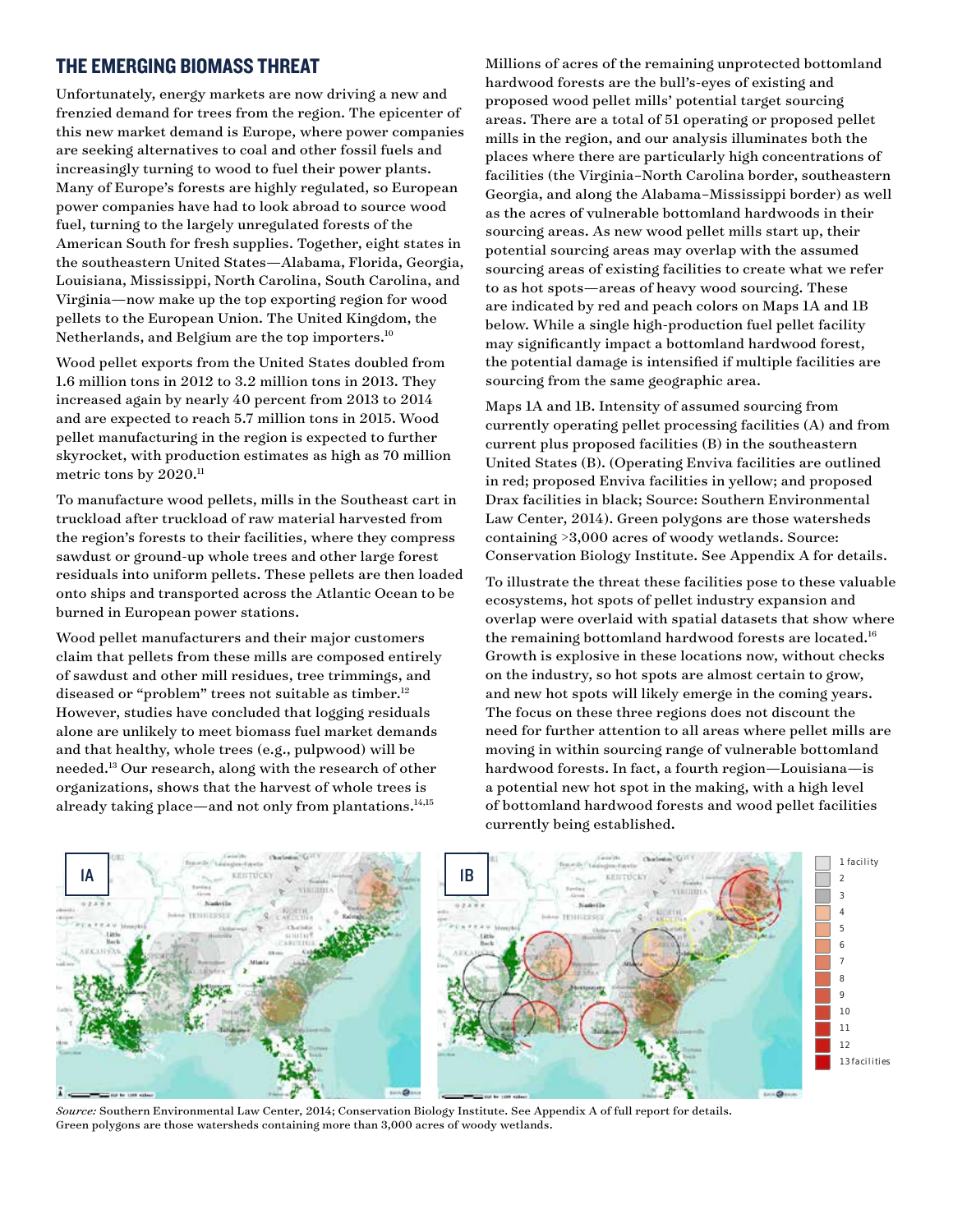## HOT SPOT 1: VIRGINIA-NORTH CAROLINA BORDER

The region spanning the Virginia and North Carolina border is already experiencing intense sourcing of wood for pellet manufacturing mills, most notably by U.S. pellet giant Enviva, which also has operations in Mississippi and Florida and another planned for South Carolina. Enviva is the major wood pellet manufacturer in this region,

operating three facilities in Southampton County, Virginia, and Northampton and Hertford Counties, North Carolina. It also operates a local port facility to move pellets overseas. The company's activities in this region are also spreading southward. Enviva has begun planning two more facilities in North Carolina's Richmond and Sampson Counties, intensifying its potential impact and expanding this hot spot.

| Table 2. Virginia-North Carolina Key Impact Criteria                                                                        |                                                                                                                                                          |
|-----------------------------------------------------------------------------------------------------------------------------|----------------------------------------------------------------------------------------------------------------------------------------------------------|
| Number of operating and proposed mills                                                                                      | 9                                                                                                                                                        |
| Expected production level for all operating and proposed wood pellet<br>mills in this hot spot                              | 2.6 million dry metric tons per year                                                                                                                     |
| Percentage of woody wetland acres that are unprotected<br>and vulnerable                                                    | 86% in Virginia<br>86% in North Carolina                                                                                                                 |
| Amount of unprotected woody wetland acres within the assumed 75-mile<br>sourcing radius of pellet facilities <sup>17*</sup> | Virginia: 537,500 acres—<br>60% of all unprotected acres in the state<br>North Carolina: 1.1 million acres-<br>40% of all unprotected acres in the state |
| Number of species of interest/concern                                                                                       | 74                                                                                                                                                       |
| Examples of imperiled/threatened/endangered species in the region                                                           | Red wolf<br>Delmarya fox squirrel<br>Roanoke logperch<br>Atlantic sturgeon<br>Green pitcher plant                                                        |
| Miles of impaired freshwater rivers and streams in the region <sup>18</sup>                                                 | $8,500$ miles <sup>19</sup>                                                                                                                              |

*\** Data derived from Table 2 of the full report

## MAP 2. VIRGINIA–NORTH CAROLINA HOT SPOT.

Close-up view of estimated intensity of operating (A) and operating plus proposed (B) wood pellet facilities, highlighting watersheds with >3,000 acres of vulnerable (unprotected) woody wetlands (green). These watersheds could experience significant degradation. Potential sourcing areas for the three current Enviva mills are outlined in red and the two proposed mills in yellow. Panel C highlights the area used to summarize table results for this hot spot.



*Source:* Southern Environmental Law Center, 2014; Conservation Biology Institute. See Appendix A of full report for details. Green polygons are those watersheds containing more than 3,000 acres of woody wetlands.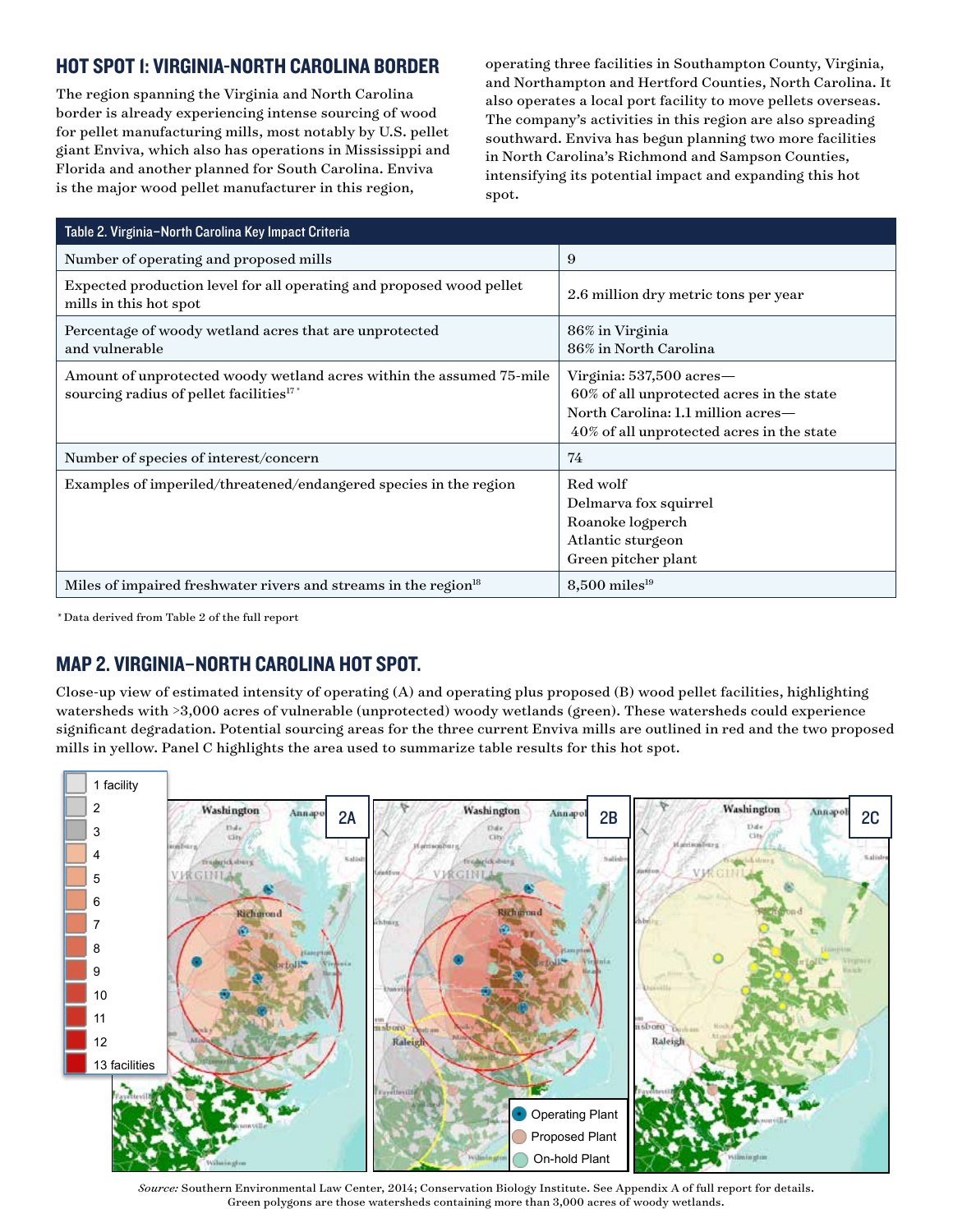## HOT SPOT 2: SOUTHEASTERN GEORGIA

Georgia has the third-highest number of acres of bottomland hardwood forest, after Louisiana and Mississippi, and

the third-largest acreage of mature forest. The state is experiencing intense wood sourcing for pellet production and contains the largest number of woody wetland acres under threat, mostly from currently operating facilities.

| Table 3. Southeastern Georgia Key Impact Criteria                                                             |                                                                                                                                                                                                                                     |  |
|---------------------------------------------------------------------------------------------------------------|-------------------------------------------------------------------------------------------------------------------------------------------------------------------------------------------------------------------------------------|--|
| Number of operating and proposed mills                                                                        | 13                                                                                                                                                                                                                                  |  |
| Expected production level for all operating and proposed wood<br>pellet mills in this hot spot                | 3.5 million dry metric tons per year                                                                                                                                                                                                |  |
| Percentage of woody wetland acres that are unprotected and<br>vulnerable                                      | 90% in Georgia<br>93% in South Carolina<br>80% in Florida                                                                                                                                                                           |  |
| Amount of unprotected woody wetland acres within the assumed<br>75-mile sourcing radius of pellet facilities* | Georgia: 3.6 million acres-<br>85% of all unprotected acres in the state<br>South Carolina: 1.1 million acres-<br>41% of all unprotected areas in the state<br>Florida: 359,000 acres-<br>11% of all unprotected acres in the state |  |
| Number of species of interest/concern                                                                         | 152                                                                                                                                                                                                                                 |  |
| Examples of imperiled/threatened/endangered species in the<br>region                                          | West Indian manatee<br>Frosted flatwoods salamander<br>Wood stork<br>Gray bat<br>Amber darter<br>Altamaha spinymussel<br>Relict trillium                                                                                            |  |
| Miles of impaired freshwater rivers and streams in the region                                                 | $1,652$ miles                                                                                                                                                                                                                       |  |

*\** Data derived from Table 2 of the full report

## MAP 3. SOUTHEASTERN GEORGIA HOT SPOT:

Close-up view of estimated intensity of operating (A) and operating plus proposed (B) wood pellet facilities, highlighting watersheds of vulnerable (unprotected) woody wetlands (green). These watersheds could experience significant degradation. Panel C highlights the area used to summarize table results for this hot spot.



*Source:* Southern Environmental Law Center, 2014; Conservation Biology Institute. See Appendix A of full report for details. Green polygons are those watersheds containing more than 3,000 acres of woody wetlands.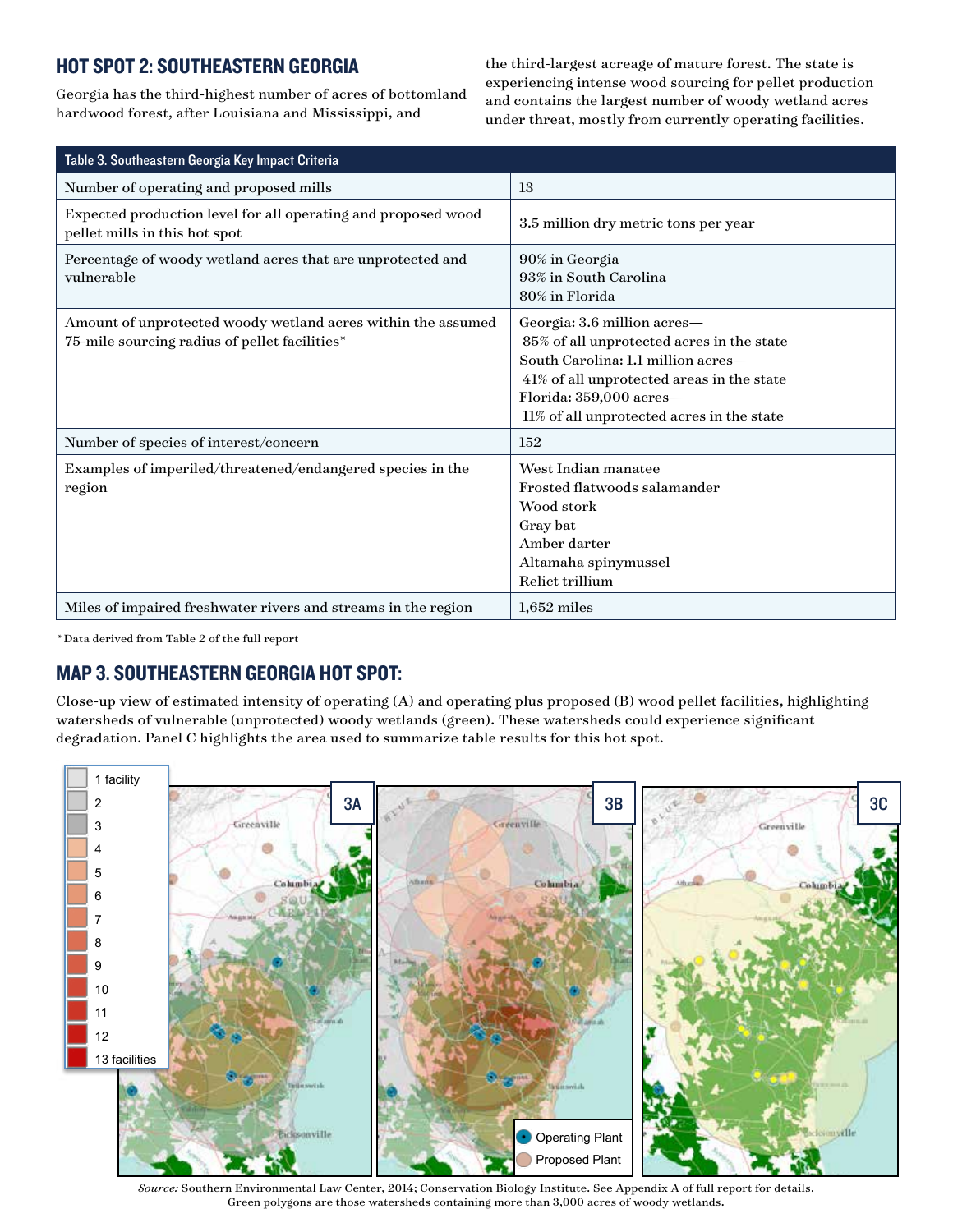#### HOT SPOT 3: ALABAMA–MISSISSIPPI BORDER

Bottomland hardwood forests in this region are highly vulnerable, and the wood pellet industry is moving in fast. As shown in Map 4, this hot spot is just getting started with five proposed facilities being added to five existing ones. Two of the five operating facilities are owned by Enviva.

| Table 4. Alabama-Mississippi Border Key Impact Criteria                                                       |                                                                                                                                                                                                                                                                                                         |
|---------------------------------------------------------------------------------------------------------------|---------------------------------------------------------------------------------------------------------------------------------------------------------------------------------------------------------------------------------------------------------------------------------------------------------|
| Number of operating and proposed pellet mills                                                                 | 10                                                                                                                                                                                                                                                                                                      |
| Expected production level for all operating and proposed wood pellet mills in<br>this hot spot                | 2.6 million dry metric tons per year                                                                                                                                                                                                                                                                    |
| Percentage of woody wetland acres that are unprotected and vulnerable                                         | 96% in Alabama<br>95% in Mississippi<br>94% in Louisiana<br>80% in Florida                                                                                                                                                                                                                              |
| Amount of unprotected woody wetland acres within the assumed 75-mile<br>sourcing radius of pellet facilities* | Alabama: 1.6 million acres-<br>74% of all unprotected acres in the stat<br>Mississippi: 2.2 million acres-<br>63% of all unprotected areas in the state<br>Louisiana: 283,000 acres-<br>6% of all unprotected acres in the state<br>Florida: 107,000 acres-<br>3% of all unprotected acres in the state |
| Number of species of interest/concern                                                                         | 306                                                                                                                                                                                                                                                                                                     |
| Examples of threatened/endangered species in the region                                                       | Louisiana black bear<br>Northern long-eared bat<br>Wood stork<br>Mississippi sandhill crane<br>Alabama sturgeon<br>Alabama spike mussel<br>Red Hills salamander                                                                                                                                         |
| Miles of impaired freshwater rivers and streams in the region                                                 | $4,106$ miles                                                                                                                                                                                                                                                                                           |

*\** Data derived from Table 2 of the full report

## MAP 4. ALABAMA–MISSISSIPPI BORDER HOT SPOT:

Close-up view of estimated intensity of operating (A) and operating plus proposed (B) wood pellet facilities, highlighting watersheds of vulnerable (unprotected) woody wetlands (green). These watersheds could experience the greatest losses. Potential sourcing areas for the two current Enviva mills are shown in red and for the proposed Drax mill in black. Panel C highlights the area used to summarize table results for this hotspot.



*Source:* Southern Environmental Law Center, 2014; Conservation Biology Institute. See Appendix A of full report for details. Green polygons are those watersheds containing more than 3,000 acres of woody wetlands.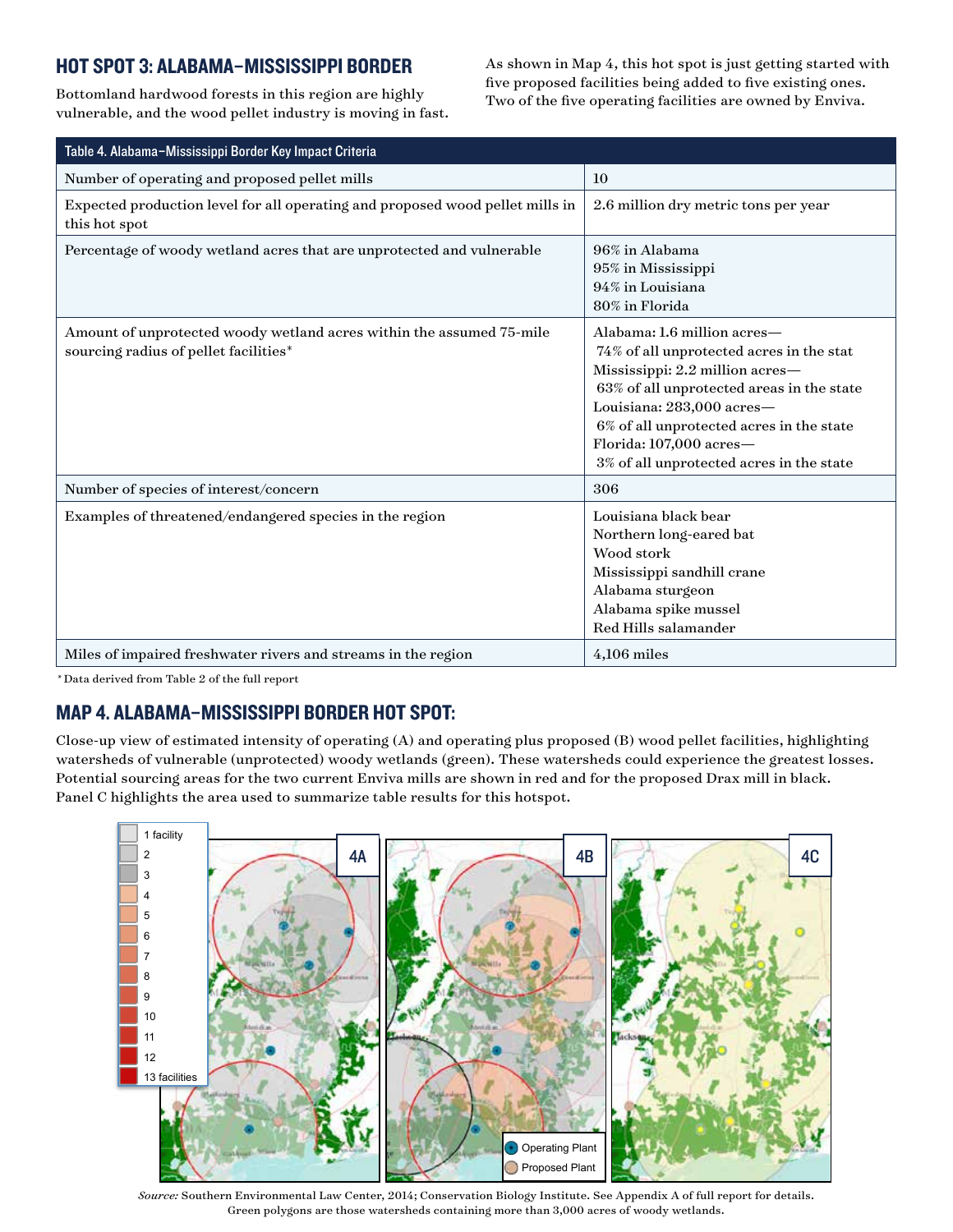## THE NEXT HOT SPOT: LOUISIANA?

Louisiana has both the most bottomland hardwood forests of any southeastern state (5 million acres) and the highest number of vulnerable acres lacking protection from commercial logging.<sup>20</sup> Two facilities were recently opened by the U.K.'s Drax Power to supply biomass to its power plant near Leeds, England, and a third Drax plant

has been proposed. Combined, these facilities would have the capacity to produce nearly 1 million short tons of wood pellets annually. At the time of this writing, Drax-Morehouse Bioenergy, located in Morehouse Parish, Louisiana, and Drax-Amite Bioenergy, in Amite County, Mississippi, are already approaching their anticipated output of 450,000 metric tons/yr.<sup>22</sup>

| Table 5. Louisiana Key Impact Criteria                                                                        |                                                                                                                                                                |
|---------------------------------------------------------------------------------------------------------------|----------------------------------------------------------------------------------------------------------------------------------------------------------------|
| Number of operating and proposed mills                                                                        | 3                                                                                                                                                              |
| Expected production level for all operating and proposed wood<br>pellet mills in this hot spot                | $1.35$ million dry metric tons/yr                                                                                                                              |
| Percentage of woody wetland acres that are unprotected and<br>vulnerable                                      | 94% in Louisiana<br>95% in Mississippi                                                                                                                         |
| Amount of unprotected woody wetland acres within the assumed<br>75-mile sourcing radius of pellet facilities* | Louisiana: 2.9 million acres—<br>58% of all unprotected acres in the state<br>Mississippi: 1.2 million acres-<br>34% of all unprotected acres in the state     |
| Number of species of interest/concern                                                                         | 74                                                                                                                                                             |
| Examples of imperiled/endangered species in the region                                                        | Louisiana black bear<br>West Indian manatee<br>Ringed map turtle<br>Dusky gopher frog<br>Pallid sturgeon<br>Alabama heelsplitter mussel<br>Louisiana quillwort |
| Miles of impaired freshwater rivers and streams in the region                                                 | $4,069$ miles                                                                                                                                                  |

*\** Data derived from Table 2 of the full report

## MAP 5. POTENTIAL LOUISIANA HOT SPOT:

Close-up view (left) of Drax wood pellet facilities' assumed sourcing areas in Louisiana–Mississippi, highlighting watersheds of vulnerable (unprotected) woody wetlands (green). These watersheds could experience the greatest losses. Panel at right highlights the area used to summarize table results for this hot spot.



*Source:* Southern Environmental Law Center, 2014; Conservation Biology Institute. See Appendix A of full report for details. Green polygons are those watersheds containing more than 3,000 acres of woody wetlands.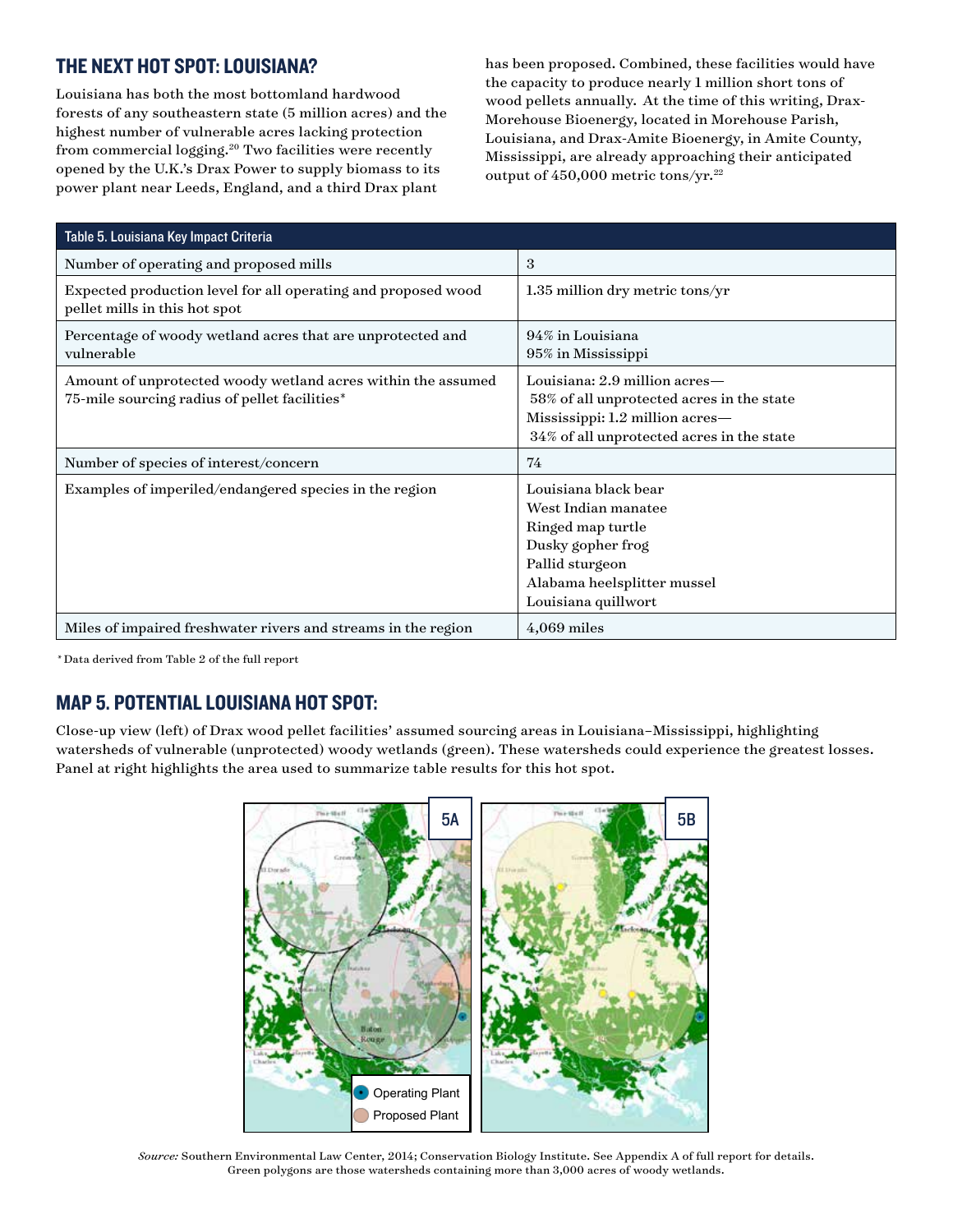#### POLICY REFORMS ARE NEEDED TO ENSURE BIOMASS ENERGY DOESN'T POLLUTE OUR CLIMATE OR THREATEN OUR FORESTS

It is clear that the massive additional demand for biomass being driven by the biomass energy industry now threatens to destroy ecosystems that can never be replaced. A small amount of biopower requires a very large quantity of biomass and can drive enormous shifts in the landscape. Thus, even a limited number of conversions to biopower can have major impacts on the ground.

It is important to remember that the wood pellet industry has emerged not in a vacuum, but in response to specific policy incentives. Today demand for wood pellet exports out of the U.S. Southeast is being driven almost exclusively by climate and energy policies in the UK and European Union. However, it is imperative that policymakers in both the EU and the United States implement key policy reforms and avoid making specific policy errors with respect to biomass energy. We recommend the following:

#### Sustainability standards must be paired with sound carbon accounting.

It is critical that policymakers reject the assumption that all biomass is carbon-neutral and restrict public subsidies and other support mechanisms to sources of biomass fuel that demonstrably reduce carbon emissions within a time frame relevant to tackling climate change. Recent science and our own modeling show that wood pellets made in part of whole trees from bottomland hardwoods in the Atlantic plain of the U.S. Southeast—even in relatively small proportions will emit carbon pollution comparable to or in excess of fossil fuels for approximately five decades.<sup>23</sup> This fivedecade time period is significant: climate policy imperatives require dramatic short-term reductions in greenhouse gas emissions, and emissions from these pellets will persist in the atmosphere well past the time that significant reductions are needed. Under the right circumstances, true wood waste could serve as a lower-carbon option for producing pellets. For example, sawdust and chips from sawmills that would otherwise quickly decompose and release carbon anyway could be a low-carbon source.

#### Sustainability standards must be rigorous, require on-the-ground monitoring, and be verified by an independent third party.

When it comes to sustainability standards, very few forest acres in the Southeast are certified by any sustainability regime. There is also a disproportionate use of the least rigorous certification options, such as the Sustainable Forestry Initiative (SFI) and American Tree Farm System (ATFS). These systems allow the conversion of natural forests with high biodiversity and high carbon values to low-biodiversity forests with low carbon storage value, industrial tree plantations, or development. Both also fail to ensure adequate protection for the habitats of endangered and threatened species and for special, rare, or disappearing ecosystems.24 Of the region's certified forests, only a tiny fraction is certified with the Forest Stewardship Council (FSC), the strongest certification system.

#### Biomass for energy should be capped to reflect the limited supplies of truly sustainable low-carbon sources.

Studies have concluded that true wood waste alone will likely be unable to meet bioenergy demands in the southern region. $25$  Given that lower-carbon biomass sources are limited in supply, it is equally important that a cap be imposed on the use of biomass at levels that can be sustainably sourced (taking into consideration other competing uses—the existing traditional forest-products industry—and the pressing need to increase protected areas for sensitive forest types).

Getting this policy signal right is critical to steering the industry away from high-carbon, ecologically damaging sources of biomass and ensuring that bioenergy projects do not increase carbon emissions and adversely impact forests, carbon sinks, soil, wildlife habitat, biodiversity, and water resources. It will also help direct both public resources and private investments toward energy efficiency and truly clean technologies such as wind, solar, and geothermal. Failure to do so risks distorting the marketplace toward greater use of unsustainable and high-carbon sources of biomass, with significant risks to our climate, forests, and the valuable ecosystem services they provide.